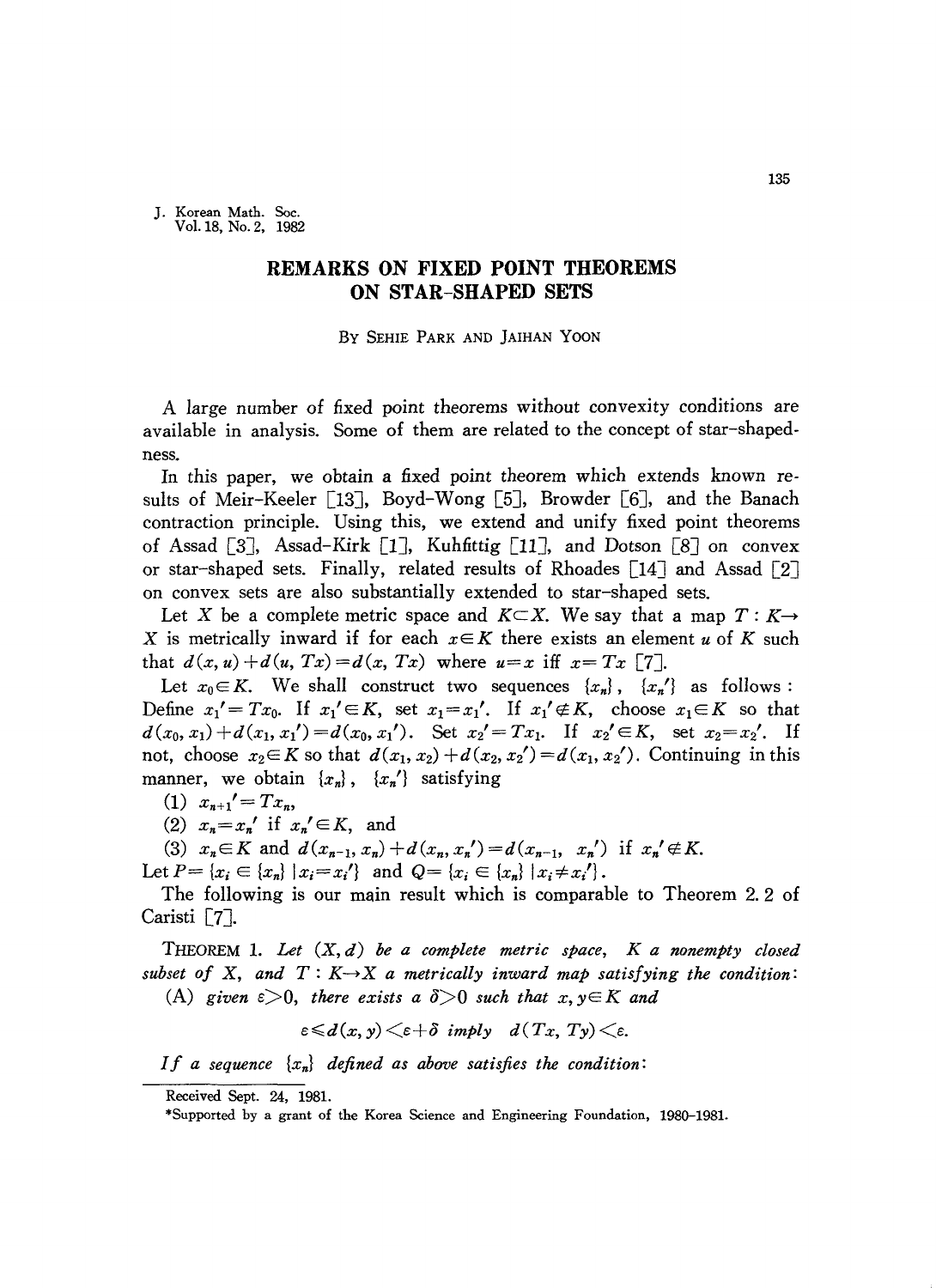$$
(*) x_n \in Q \implies x_{n-1}, x_{n+1} \in P,
$$

*then T has a unique fixed point and {xn} converges to the fixed point.*

*Proof.* If there exists a *j* such that  $x_n \in P$  for all  $n \geq j$ , then  $\{x_n\}$  converges to a fixed point of  $T$  by the method of Meir-Keeler [13]. Therefore, we may assume that Q contains infinitely many elements. Let  $Q = \{x_{n}\}\$ . If  $x_j = x_{j+1}$  for some j, then  $x_j = Tx_j$  is a fixed point. Therefore, we may assume  $x_n \neq x_{n+1}$  and hence  $x_n \neq x_{n+1}'$  for all *n*.

Step 1.  $d(x_{n_k-1}, x_{n_k}) \rightarrow 0$  as  $k \rightarrow \infty$ .

Set  $n_k=r$  and  $n_{k+1}=s$ . Since T is contractive and  $r \leq s-1$ , we have

$$
d(x_{s-1}, x_s') = d(Tx_{s-2}, Tx_{s-1}) \le d(x_{s-2}, x_{s-1}) \le \cdots
$$
  

$$
\le d(x_r, x_{r+1}) \le d(x_r, x_r') + d(x_r', x_{r+1})
$$
  

$$
= d(x_r, x_r') + d(Tx_{r-1}, Tx_r)
$$
  

$$
\le d(x_r, x_r') + d(x_{r-1}, x_r)
$$
  

$$
= d(x_{r-1}, x_r').
$$

Therefore  $\{d(x_{r-1}, x_r')\}$  is decreasing to a limit  $\varepsilon \geq 0$ . Suppose  $\varepsilon > 0$ . Then there exists a  $\delta > 0$  satisfying (A), and hence there exists an *N* such that  $e \le d(x_{n_k-1}, x_{n_k}) \le e+\delta$  for all  $k \ge N$ . Since  $d(x_{s-1}, x_s') \le d(x_r, x_{r+1})$  $d(x_{r-1}, x_r')$ , we have  $\epsilon \le d(x_r, x_{r+1}) \le \epsilon + \delta$ , and hence  $d(Tx_r, Tx_{r+1}) \le \epsilon$  by (A). On the other hand,

$$
\begin{aligned} d(x_{s-1},x_s')\!=\!d(Tx_{s-2},\,Tx_{s-1})\!<\!\!d(x_{s-2},x_{s-1})\!=\!d(x_{s-2},x_{s-1}')\\ <&\ldots<\!\!d(x_{r+1},x_{r+2}')\!=\!d(Tx_r,\,Tx_{r+1})\!<\!\!\varepsilon,\end{aligned}
$$

which is a contradiction.

Step 2.  $d(x_n, x_{n+1}) \rightarrow 0$ ,  $d(x_n, Tx_n) \rightarrow 0$  as  $n \rightarrow \infty$ .

Suppose  $d(x_n, x_{n+1}) \rightarrow 0$  is false. Then there exists an  $\varepsilon > 0$  such that for every  $N \ge 0$ , there exists an  $n \ge N$  such that  $d(x_{n-1}, x_n) > \varepsilon$ . By Step 1, there exists an  $M \ge 0$  such that  $d(x_{n_k-1}, x_{n_k}) < \varepsilon$  for  $k \ge M$ . Let  $N=n_k$  for some  $k \ge M$ . Then for all  $n \ge N$  such that  $x_n \in P$ , there exists a unique j such that  $n_j < n < n_{j+1}$ , and hence

$$
d(x_{n-1}, x_n) = d(x_{n-1}, x_n') = d(Tx_{n-2}, Tx_{n-1}) < d(x_{n-2}, x_{n-1})
$$
  
=  $d(x_{n-2}, x_{n-1'}) < ... < d(x_{n,j-1}, x_{n,j'}) < \varepsilon$ ,

a contradiction. Similar argument shows that  $d(x_n, Tx_n) \rightarrow 0$ .

Step 3. {x*n}* is Cauchy.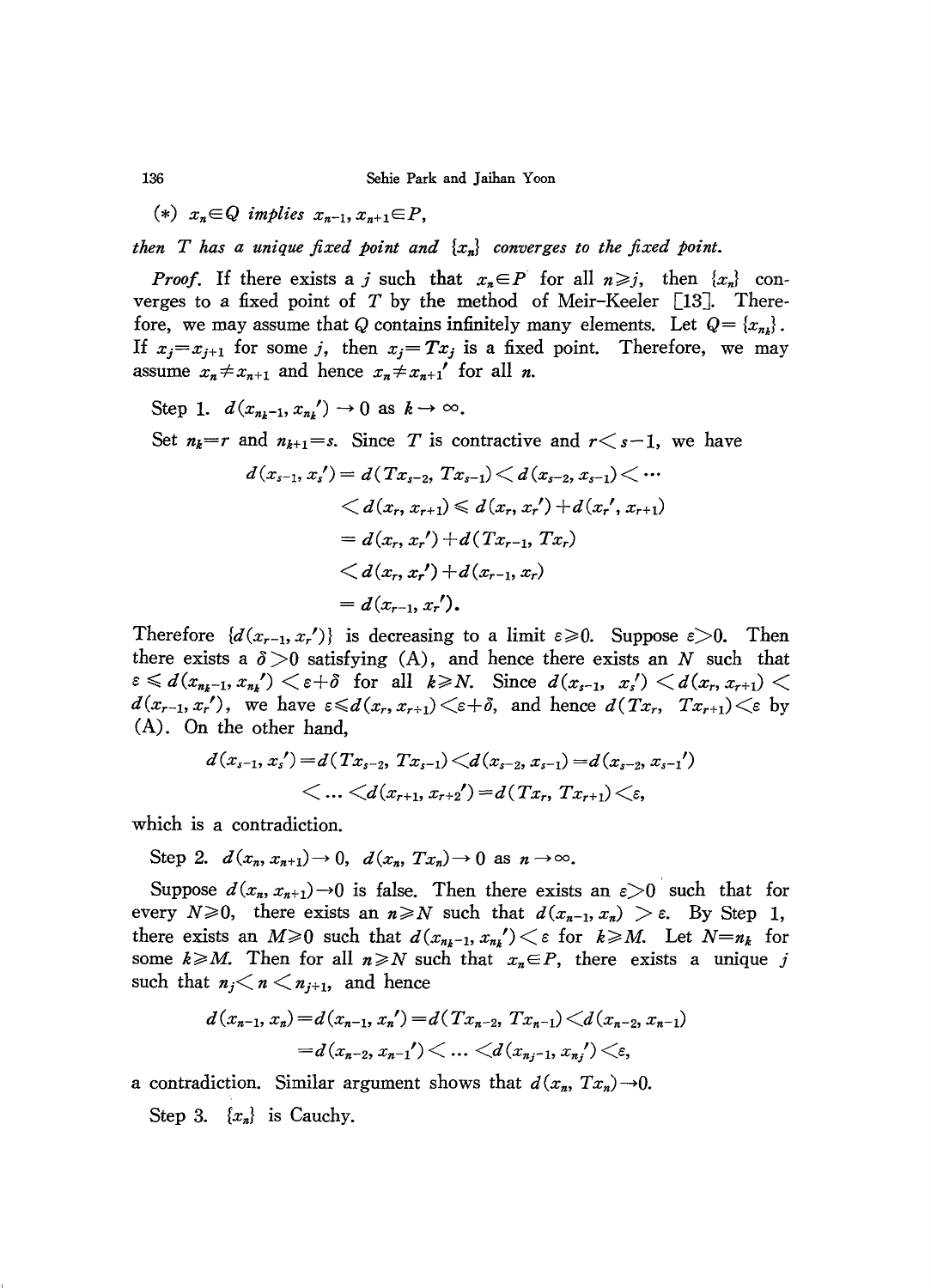Suppose not. Then there exists an  $\varepsilon > 0$  such that  $\lim \sup_{m,n} d(x_m, x_n) >$ 2 $\varepsilon$ . Now there exists a  $\delta$ ,  $0 < \delta \leq \varepsilon$ , satisfying (A). By Step 2, there exists an *M* such that for  $n \ge M$ ,

$$
d(x_n,x_{n+1}) < \delta/3 \text{ and } d(x_n,Tx_n) < \delta/3.
$$

Choose  $m>n>M$  so that  $d(x_m, x_n) > 2\varepsilon$ , For j,  $m \ge j \ge n$ ,

$$
d\left(x_{m},x_{j}\right) \leqslant d\left(x_{m},x_{j+1}\right)+d\left(x_{j},x_{j+1}\right)
$$

implies

$$
|d(x_m, x_j) - d(x_m, x_{j+1})| \le d(x_j, x_{j+1}) < \delta/3.
$$

Since  $d(x_m, x_{m+1}) \leq \delta/3 \leq \varepsilon$  and  $d(x_m, x_n) > 2\varepsilon \geq \varepsilon + \delta$ , there exists a j,  $m \geq j$  $\geq n$ , such that  $\epsilon + 2\delta/3 < d(x_m, x_j) < \epsilon + \delta$ . On the other hand,

$$
d(x_m, x_j) \le d(x_m, Tx_m) + d(Tx_m, Tx_j) + d(Tx_j, x_j)
$$
  

$$
< \delta/3 + \varepsilon + \delta/3 = \varepsilon + 2\delta/3,
$$

a contradiction.

Since  $\{x_n\}$  is Cauchy, it converges to some  $p \in K$ . Since  $d(x_n, Tx_n) \to 0$ , we have  $Tx_n \rightarrow p$  and hence  $p = Tp$  by the continuity of *T*. The uniqueness is clear. This completes our proof.

REMARK 1.1. The condition  $(A)$  is due to Meir-Keeler [13]. Since every selfmap is metrically inward and satisfies (\*), Theorem 1 extends Meir-Keeler's theorem [13]. Note that the condition  $(A)$  includes the following:

- $(A_1)$  given  $\varepsilon > 0$ , there exists a  $\delta > 0$  and an  $\varepsilon_0$  with  $0 < \varepsilon_0 < \varepsilon$  such that  $\epsilon \leq d(x, y) \leq \epsilon + \delta$  implies  $d(Tx, Ty) \leq \epsilon_0$ ;
- (A<sub>2</sub>) given  $\varepsilon > 0$ , there exists a  $\delta > 0$  and an  $\varepsilon_0$  with  $0 < \varepsilon_0 < \varepsilon$  such that  $d(x, y) \leq \varepsilon + \delta$  implies  $d(Tx, Ty) \leq \varepsilon_0$ ;
- $(A_3)$  *T* is a Banach contraction, that is, there exists a  $k < 1$  such that  $d(Tx, Ty) \leqslant k d(x,y).$

Note that  $(A_3) \Rightarrow (A_2) \Rightarrow (A_1) \Rightarrow (A)$ . Hegediis-Szilágyi [9] noted that  $(A_1)$  is equivalent to the contractive type condition of Boyd-Wong  $[5]$ , and  $(A_2)$  to the condition of Browder [6].

REMARK 1. 2. Caristi ([4J, Theorem 2. 2) obtained Theorem 1 for the condition  $(A_3)$  instead of  $(A)$  without assuming the condition  $(*)$ . He showed merely the existence of fixed point using the Caristi-Kirk fixed point theorem.

The star-shapedness of linear spaces  $[11]$  can be extended for metric spaces as follows:

A metric space  $(X, d)$  is said to be star-shaped if there exists at least one point  $c \in X$  (called a star-center) such that for each  $x \in X$ , *c* and *x* can be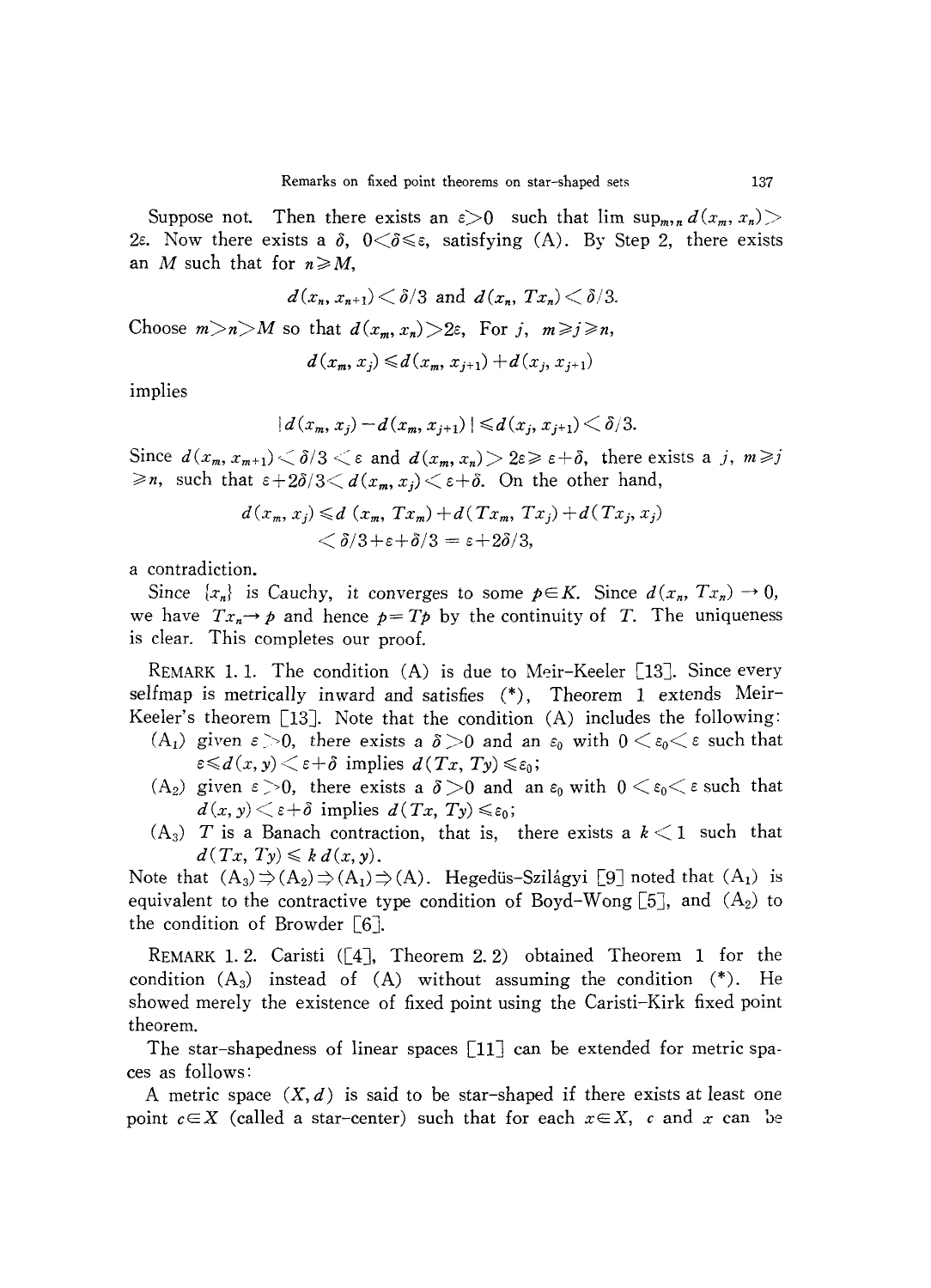joined by a metric segment of X, that is, a subset isometric to an interval of length  $d(c, x)$ . A metric space X is said to be star-shaped with respect to a subset *K* of *X* if each  $y \in K$  is a star-center of *X* 

REMARK 1.3. A metric space X is convex in the sense of Bing  $\begin{bmatrix} 4 \end{bmatrix}$  if for every  $x, y \in X$  there exists a  $z \in X$  such that  $d(x, y)/2 = d(x, z) = d(z, y)$ , and convex in the sense of Menger if for every  $x, y \in X$  there exists a  $z \in X$  such that  $d(x, y) = d(x, z) + d(z, y)$ . Clearly, the former implies the latter. However, for complete metric spaces those concepts are identical since a theorem of Menger (see  $\lceil 10 \rceil$ ) states that a convex complete metric space contains together with *x, y* also a metric segment whose extremities are *x* and *y.*

REMARK 1.4. Matkowski and Wegrzyk [12] claimed that on a complete, metrically convex, metric space, the conditions  $(A)$ ,  $(A_1)$ ,  $(A_2)$  and some others are equivalent.

In certain cases, while constructing the sequences  $\{x_n\}$ ,  $\{x_n'\}$  as in Theorem 1, if  $x_n' \notin K$ ,  $x_n$  can be chosen at the boundary of K. From now on,  $\partial$  denotes the boundary and  $\partial_x$  the relative boundary.

THEOREM 2. *Let (X, d) be a complete metric space and K a closed subset* of X such that X is star-shaped with respect to K. If a map  $T: K \rightarrow X$  satis*fies* the condition  $(A)$  and  $T(\partial K) \subset K$ , then T has a unique fixed point and a *sequence {xn} defined as above converges to the fixed point.*

*Proof.* Since X is star-shaped with respect to *K, T* is metrically inward. Note also that the assumption  $T(\partial K) \subset K$  implies (\*). Therefore Theorem 2 follows from Theorem 1.

COROLLARY 2. 1. (Assad [3J) *Let (X, d) be a complete, metrically convex, metric space and K a nonempty closed subset of* X. *Suppose that T: K-+X* satisfies (A) and  $T(\partial K) \subset K$ . Then *T* has a unique fixed point.

COROLLARY 2. 2. *Let E be a Banach space,* X *a closed subset of E and, K a* closed subset of X such that X is star-shaped with respect to K. If  $T: K \rightarrow$ X satisfies the condition (A) and  $T(\partial_X K) \subset K$ , then T has a unique fixed point.

REMARK 2.1. Kuhfittig [11] obtained Corollary 2.2 for the condition  $(A_3)$ instead of (A), and Assad-Kirk  $\begin{bmatrix} 1 \end{bmatrix}$  for the condition (A<sub>3</sub>) and convex X.

Following Dotson's method in [8], from Corollary 2.2 we obtain

COROLLARY 2. 3. (Kuhfittig [l1J) *Let E be a Banach space,* X *a closed subset ofE, and K a compact star-shaped subset of* X *such that* X *is starshaped* with respect to K. If  $T: K \rightarrow X$  is nonexpansive, and if  $T(\partial_X K) \subset K$ , *then T has a fixed point.*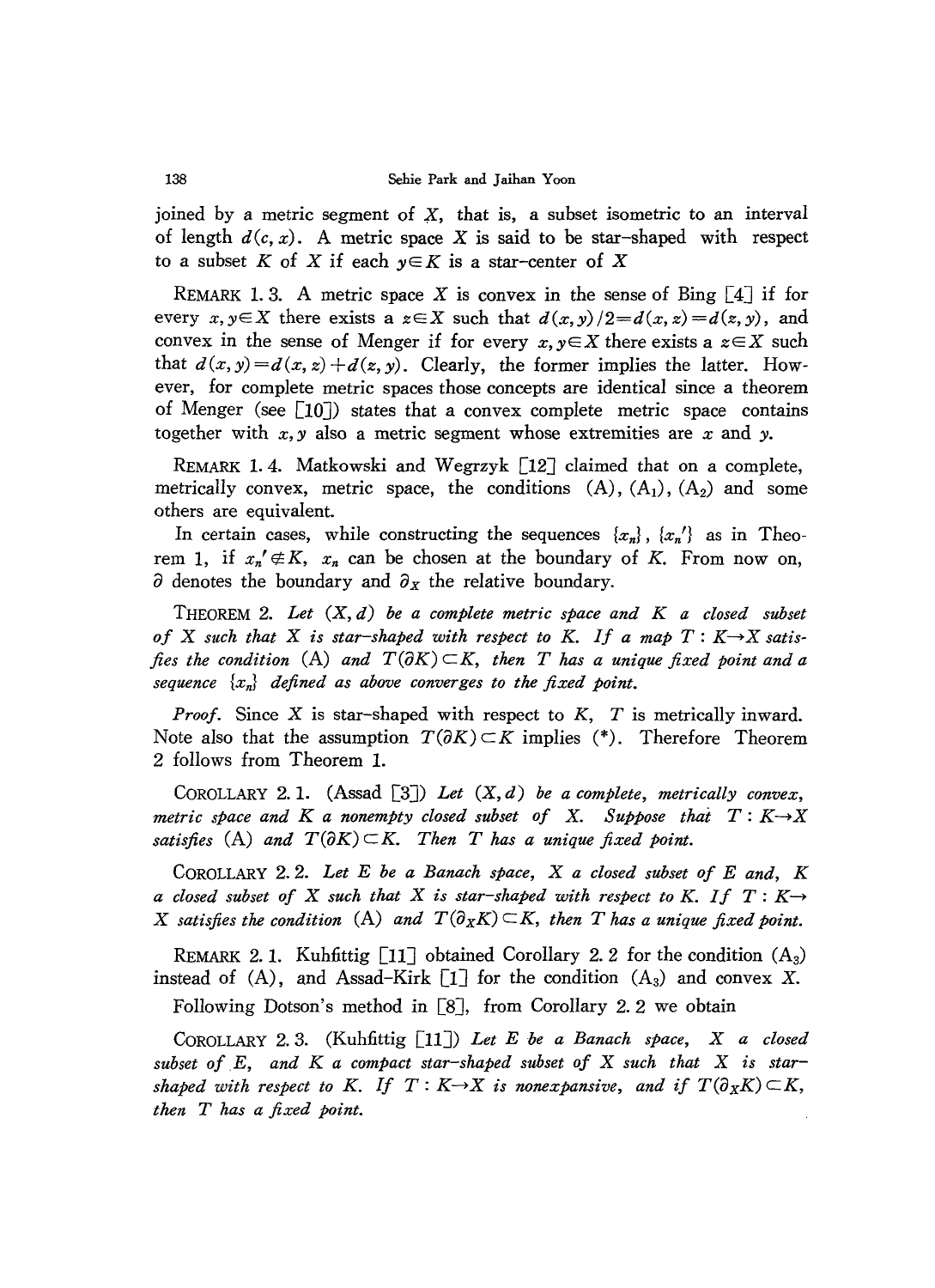REMARK 2.2. Corollary 2.3 extends Theorem 1 of Dotson [8J. Note that other main results in [l1J follows from Corollary 2. 2.

The following is closely related to Theorem 1 and its proof can be given by modifying that of Rhoades' theorem [14].

THEOREM 3. *Let (X, d) be a complete metric space, K a closed subset of* X, and  $T: K \rightarrow X$  *a* metrically inward map satisfying the condition:

(B) there exists an  $h \in (0, 1)$  such that for each  $x, y \in K$ ,

 $d(Tx, Ty) \le h \max \{d(x,y)/2, d(x, Tx), d(y, Ty), [d(x, Ty) + d(y, Tx)]/q\}$ *where*  $q \in [1+2h, \infty)$ . If a sequence  $\{x_n\}$  defined as in Theorem 1 satisfies *the condition* (\*), *then T has a unique fixed point and {xn} converges to the point.*

COROLLARY 3. 1. *Let* (X, *d) be a complete metric space and K a closed subset* of X such that X is star-shaped with respect to K. If a map  $T: K \rightarrow X$  satis*fies* the condition (B) and  $T(\partial K) \subset K$ , then *T* has a unique fixed point.

COROLLARY 3.2. *Let* E *be a Banach space,* X *a closed subset of* E, *and K a* closed subset of X such that X is star-shaped with respectto K. If  $T: K \rightarrow$ X satisfies the condition (B) and  $T(\partial_X K) \subset K$ , then T has a unique fixed point *in K.*

REMARK 3. Rhoades  $[14]$  obtained Corollary 3.2 for convex X, and Assad  $\begin{bmatrix} 2 \end{bmatrix}$  for T satisfying the condition

(B<sub>1</sub>) 
$$
||Tx - Ty|| \le k(||x - Tx|| + ||y - Ty||), k < 1/2.
$$

Note that  $(B_1)$  implies  $(B)$ .

## References

- 1. N. A. Assad and W. A. Kirk, *Fixed point theorems for set-valued mappings of contractive type,* Pacific]. Math. 43 (1972), 553-562.
- 2. , *On a fixed point theorem of Kannan in Banach spaces,* Tamkang]. Math. 7 (1976), 91-94.
- 3. , *A fixed point theorem for weakly uniformly strict contractions,* Canad. Math. Bull. 16 (1973), 15-18-
- 4. R. H. Bing, *A convex metric for a locally connected continuum,* Bull. Amer. Math. Soc. 55 (1949), 812-819.
- 5. D. W. Boyd and ]. S. W. Wong, *On nonlinear contractions,* Proc. Amer. Math. Soc. 20 (1969), 458-464.
- 6. F. E. Browder, *On the convergence of successive approximations for nonlinear functional equations,* Indag. Math. 30 (1968), 27-35.